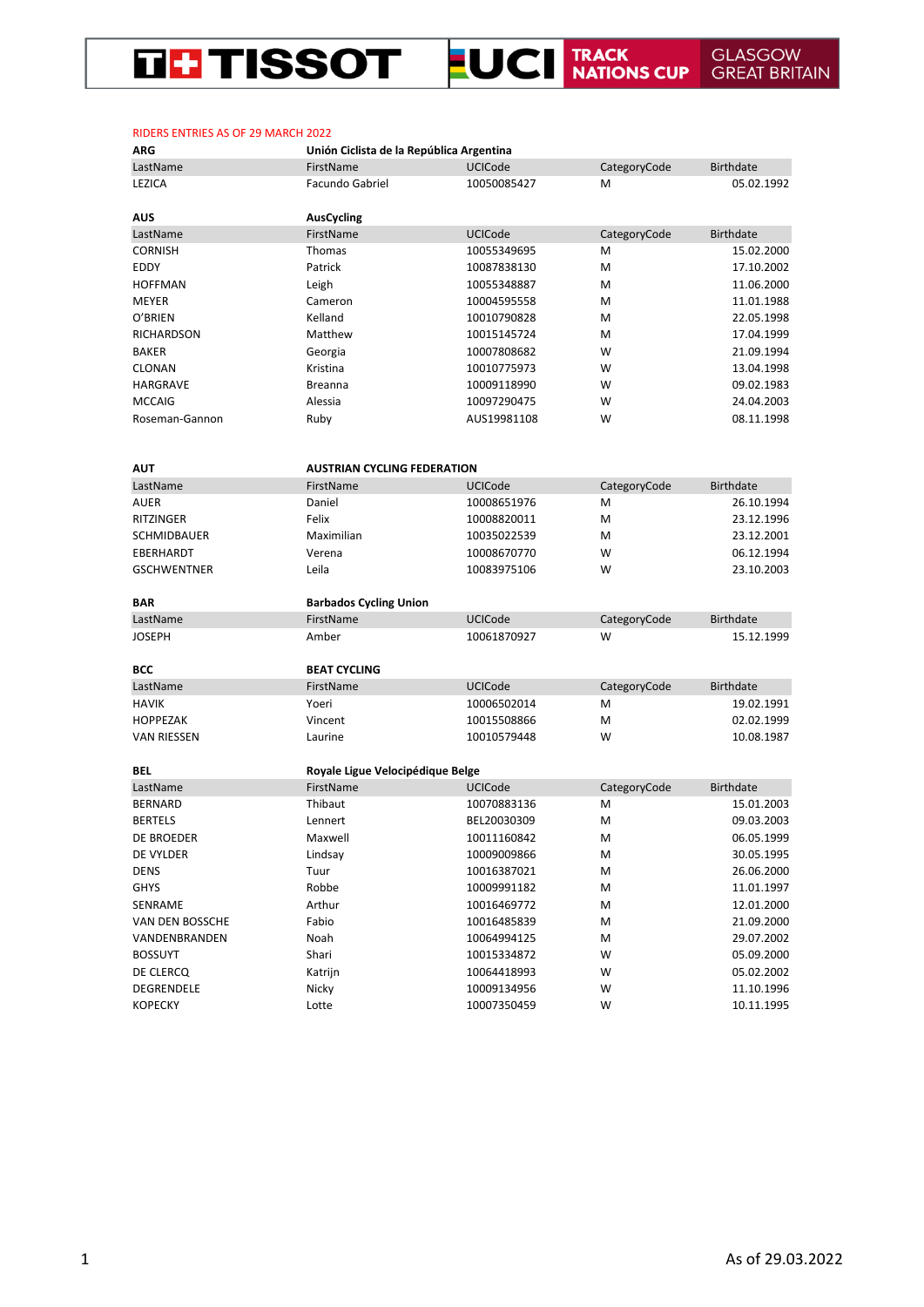#### **LUCI** TRACK NATIONS CUP **THE TISSOT GLASGOW<br>GREAT BRITAIN**

| CAN                    | <b>CYCLING CANADA CYCLISME</b>               |                            |                   |                          |
|------------------------|----------------------------------------------|----------------------------|-------------------|--------------------------|
| LastName               | FirstName                                    | <b>UCICode</b>             | CategoryCode      | <b>Birthdate</b>         |
| <b>DODYK</b>           | Ryan                                         | 10064209839                | M                 | 04.12.1996               |
| <b>GUILLEMETTE</b>     | Mathias                                      | 10060474329                | M                 | 14.01.2002               |
| <b>HEDGCOCK</b>        | James                                        | 10048888990                | M                 | 15.11.2001               |
| KINNIBURGH             | Jackson                                      | 10046144601                | M                 | 24.02.2001               |
| <b>OGRODNICZUK</b>     | Ethan                                        | 10050576386                | M                 | 19.04.2001               |
| <b>RORKE</b>           | Tyler                                        | 10048224138                | M                 | 28.05.2003               |
| SYDNEY                 | Je'Land                                      | 10015718327                | M                 | 07.01.1999               |
| <b>WAMMES</b>          | <b>Nick</b>                                  | 10015713273                | M                 | 21.10.1999               |
| <b>BOYLE</b>           | Jackie                                       | 10094501121                | W                 | 07.08.1997               |
| COLES-LYSTER           | Maggie                                       | 10010998568                | W                 | 12.02.1999               |
| <b>GENEST</b>          | Lauriane                                     | 10011157206                | W                 | 28.05.1998               |
| <b>MITCHELL</b>        | Kelsey                                       | 10075047668                | W                 | 26.11.1993               |
| <b>ORBAN</b>           | Sarah                                        | 10082509796                | W                 | 22.10.1995               |
| <b>COL</b>             | Federación Colombiana de Ciclismo            |                            |                   |                          |
| LastName               | FirstName                                    | <b>UCICode</b>             | CategoryCode      | <b>Birthdate</b>         |
| Arango Carvajal        | Juan Esteban                                 | 100 352 123 94             | M                 | 09.10.1986               |
| Ortega Fontalvo        | <b>Cristian David</b>                        | 100 616 556 08             | M                 | 29.09.2000               |
| Osorio Henao           | Julian                                       | 100 354 521 67             | M                 | 27.02.2002               |
| Quintero Chavarro      | Kevin Santiago                               | 100 108 308 40             | M                 | 28.10.1998               |
| <b>Ramirez Morales</b> | Santiago                                     | 100 090 397 74             | M                 | 20.07.1994               |
| Bayona Pineda          | Martha                                       | 100 090 402 79             | W                 | 12.08.1995               |
| Gaviria Rendon         | Juliana                                      | 100 077 371 46             | W                 | 31.03.1991               |
| <b>Hernandez Gomez</b> | Lina Marcela                                 |                            | W                 | 04.01.1999               |
|                        |                                              | 100 590 635 83             |                   |                          |
| Herrera Serrano        | Mariana                                      | 100 519 869 30             | W<br>W            | 12.01.2001               |
| Salazar Sanchez        | Marianis                                     | 100 806 564 90             |                   | 11.05.2003               |
| <b>CRC</b>             | <b>Federación Costarricense de Ciclismo</b>  |                            |                   |                          |
|                        |                                              |                            |                   |                          |
| LastName               | FirstName                                    | <b>UCICode</b>             | CategoryCode      | <b>Birthdate</b>         |
| <b>RECIO CARVAJAL</b>  | Abigail                                      | 10016297293                | W                 | 06.09.2000               |
| <b>CWD</b>             |                                              |                            |                   |                          |
| LastName               | <b>CHANEY WINDOWS AND DOORS</b><br>FirstName | <b>UCICode</b>             |                   | <b>Birthdate</b>         |
| <b>BREUER</b>          | Daniel                                       | 10064646541                | CategoryCode<br>M | 16.03.1990               |
|                        |                                              |                            | M                 |                          |
| <b>WALE</b>            | Jonathan                                     | 10018038142                |                   | 15.06.1991               |
| <b>CZE</b>             | <b>Czech Cycling Federation</b>              |                            |                   |                          |
| LastName               | FirstName                                    | <b>UCICode</b>             | CategoryCode      | <b>Birthdate</b>         |
| <b>BABEK</b>           | Tomas                                        | 10004612534                | M                 | 04.06.1987               |
| <b>BABOR</b>           | Daniel                                       | 10015327903                | M                 | 22.10.1999               |
| <b>BOHUSLAVEK</b>      | Matej                                        | 10009903983                | M                 | 07.08.1998               |
| CECHMAN                | Martin                                       | 10010166590                | M                 | 20.10.1998               |
| RUGOVAC                | Denis                                        | 10007503336                | M                 | 03.04.1993               |
| <b>VONES</b>           | Jan                                          | 10047303244                | M                 | 30.12.2000               |
| WAGNER                 | Robin                                        | 10007294683                | M                 | 08.02.1993               |
| <b>BARTOVA</b>         | Gabriela                                     | 10047282935                | W                 | 13.02.2003               |
| <b>SEVCIKOVA</b>       | Petra                                        | 10015336791                | W                 | 01.09.2000               |
|                        |                                              |                            |                   |                          |
| <b>DEN</b>             | <b>Danmarks Cykle Union</b>                  |                            |                   |                          |
| LastName               | FirstName                                    | UCICode                    | CategoryCode      | <b>Birthdate</b>         |
| <b>BEVORT</b>          | Carl-Frederik                                | 10049194845                | M                 | 24.11.2003               |
| <b>HANSEN</b>          | Tobias                                       | 10051225478                | M                 | 10.03.2002               |
| MALMBERG               | Matias                                       | 10036503104                | M                 | 31.08.2000               |
| PEDERSEN               | Rasmus                                       | 10010826089                | M                 | 09.07.1998               |
| <b>SCHRØDER</b>        | Lucas                                        | 10053821745                | M                 | 07.08.2003               |
| SKIVILD                | Robin                                        | 10036116720                | M                 | 21.08.2001               |
| DIDERIKSEN<br>LETH     | Amalie<br>Julie                              | 10009487085<br>10006324279 | W<br>W            | 24.05.1996<br>13.07.1992 |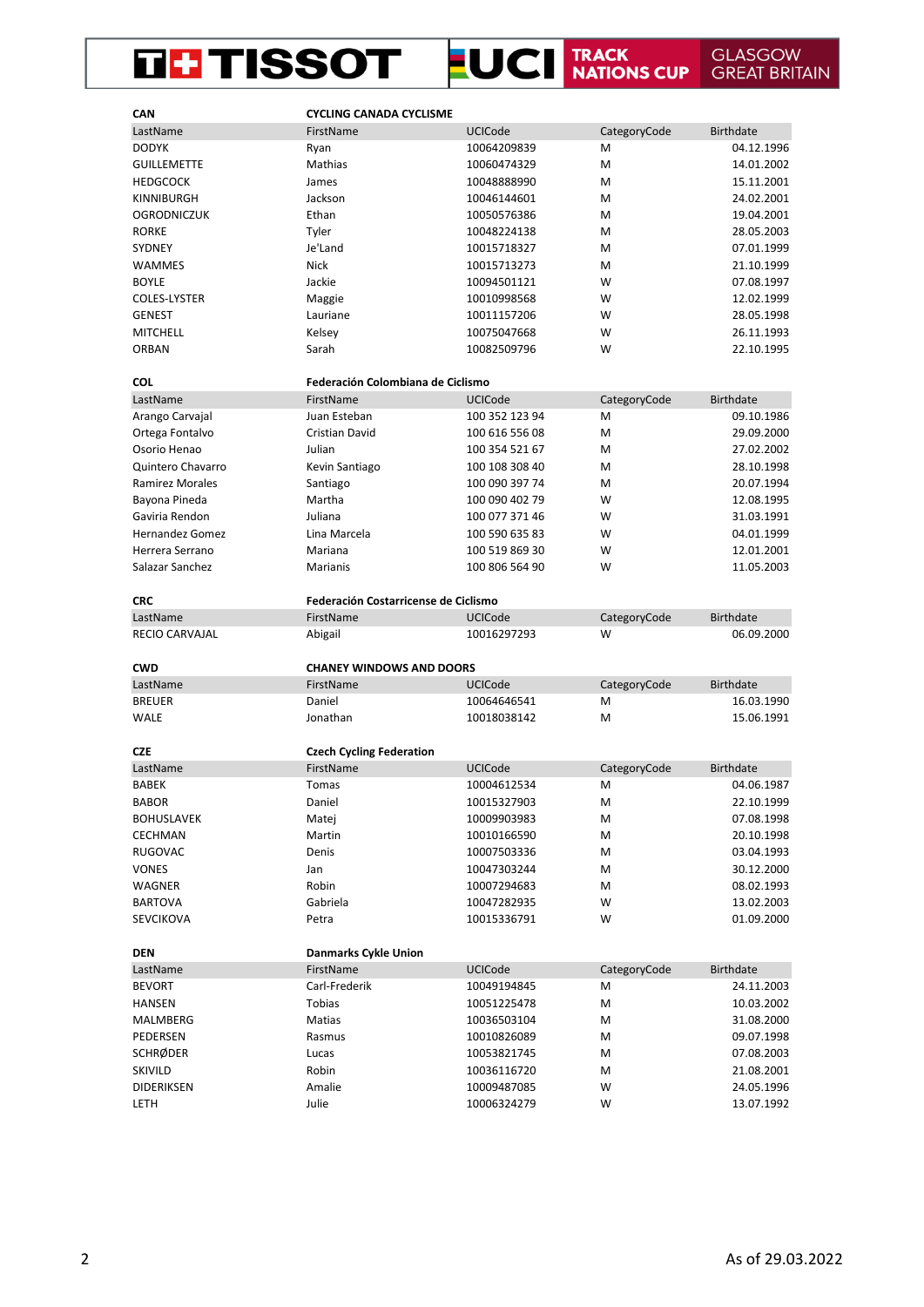#### **LUCI TRACK NATIONS CUP THE TISSOT GLASGOW GREAT BRITAIN**

| <b>ESP</b>                | Real Federación Española de Ciclismo |                |              |                  |
|---------------------------|--------------------------------------|----------------|--------------|------------------|
| LastName                  | FirstName                            | UCICode        | CategoryCode | <b>Birthdate</b> |
| <b>BENNASSAR ROSSELLO</b> | Joan Marti                           | 10015329317    | Μ            | 30.05.1999       |
| <b>CANELLAS SANCHEZ</b>   | Xavier                               | 10009991687    | M            | 16.03.1997       |
| <b>MARTINEZ CHORRO</b>    | Alejandro                            | 10011152354    | M            | 28.05.1998       |
| <b>MARTORELL HAGA</b>     | Erik                                 | 10040741596    | M            | 26.06.1998       |
| <b>MORA VEDRI</b>         | Sebastian                            | 10019037545    | M            | 19.02.1988       |
| MORENO AGUIRREZABALAGA    | Eder                                 | 10070526155    | М            | 04.07.2003       |
| <b>MORENO SANCHEZ</b>     | Jose                                 | 10007502427    | M            | 18.11.1993       |
| <b>PALLARES REYES</b>     | Marcel                               | 10076472356    | M            | 21.01.2003       |
| PERALTA                   | Juan                                 | 10006552534    | M            | 17.05.1990       |
| ROMERO VILLANUEVA         | Jaime                                | 10049126440    | M            | 16.03.2002       |
| SEMPERENA OYARZABAL       | Telmo                                | 10042291879    | М            | 30.11.2001       |
| <b>TORRES BARCELO</b>     | Albert                               | 10005934360    | M            | 26.04.1990       |
| ALONSO DOMINGUEZ          | Sandra                               | ESP19980819    | W            | 19.08.1998       |
| AMONDARAIN GAZTANAGA      | Naia                                 | 10042451628    | W            | 13.02.2001       |
| ANGUELA YAGUEZ            | Eva                                  | 10041176379    | W            | 11.06.2002       |
| <b>BANLLES SANTAMARIA</b> | Maria                                | 10040761000    | W            | 15.09.2000       |
| <b>CALVO BARBERO</b>      | Tania                                | 10006604771    | W            | 16.06.1992       |
| <b>CASAS ROIGE</b>        | Helena                               | 10004616877    | W            | 24.07.1988       |
| <b>ESCALERA</b>           | Isabella Maria                       | 10064556110    | W            | 01.07.2003       |
| <b>ISASI CRISTOBAL</b>    | Ziortza                              | 10009515983    | W            | 05.08.1985       |
| LARRARTE ARTEAGA          | Eukene                               | 10011153667    | W            | 13.09.1998       |
| RODRIGUEZ CORDERO         | Laura                                | 10011184484    | W            | 19.07.1999       |
|                           |                                      |                |              |                  |
| <b>EUS</b>                | <b>EUSTRAK-EUSKADI</b>               |                |              |                  |
| LastName                  | FirstName                            | <b>UCICode</b> | CategoryCode | <b>Birthdate</b> |
| JIMENEZ ELIZONDO          | Ekain                                | 10041041993    | Μ            | 22.06.2001       |
|                           |                                      |                |              |                  |
| <b>FRA</b>                | Fédération Française de Cyclisme     |                |              |                  |
| LastName                  | FirstName                            | UCICode        | CategoryCode | <b>Birthdate</b> |
| <b>BOUDAT</b>             | Thomas                               | 10007900026    | M            | 24.02.1994       |
| CARON                     | Oscar                                | 10068955361    | M            | 25.03.2003       |
| <b>CORDENOS</b>           | Clement                              | 10069169367    | M            | 07.02.2002       |
| <b>CORVAISIER</b>         | Antonin                              | FRA20010320    | M            | 20.03.2001       |
| <b>DENIS</b>              | Thomas                               | 10009736861    | M            | 18.07.1997       |
| ERMENAULT                 | Corentin                             | 10009155972    | M            | 27.01.1996       |
| GAREL                     | Adrien                               | 10009715946    | М            | 12.03.1996       |
| <b>GILLION</b>            | Timmy                                | 10073343195    | M            | 16.03.2002       |
| <b>GRENGBO</b>            | Florian                              | FRA20000823    | M            | 23.08.2000       |
| <b>GRONDIN</b>            | Donavan                              | 10025923131    | M            | 26.09.2000       |
| HELAL                     | Rayan                                | 10015683567    | M            | 21.01.1999       |
| LANDERNEAU                | Melvin                               | 10010713329    | М            | 28.09.1997       |
| LE HUITOUZE               | Eddy                                 | 10067973136    | M            | 03.04.2003       |
| PETIT                     | Clement                              | 10068352244    | M            | 07.02.2001       |
| TABELLION                 | Valentin                             | 10015907071    | М            | 23.03.1999       |
| <b>THOMAS</b>             | Benjamin                             | 10009104341    | M            | 12.09.1995       |
| VIGIER                    | Sebastien                            | 10010678569    | М            | 18.04.1997       |
| <b>BERTEAU</b>            | Victoire                             | 10015338916    | W            | 16.08.2000       |
| <b>BORRAS</b>             | Marion                               | 10009989970    | W            | 24.11.1997       |
| COPPONI                   | Clara                                | 10015328711    | W            | 12.01.1999       |
| <b>FORTIN</b>             |                                      |                |              |                  |
|                           | Valentine                            | 10015339017    | W            | 24.04.1999       |
| GROS                      | Mathilde                             | 10015528367    | W            | 27.04.1999       |
| KOUAME                    | <b>Taky Marie Divine</b>             | 10066161458    | W            | 30.07.2002       |
| LABASTUGUE                | Jade                                 | 10069724186    | W            | 20.07.2003       |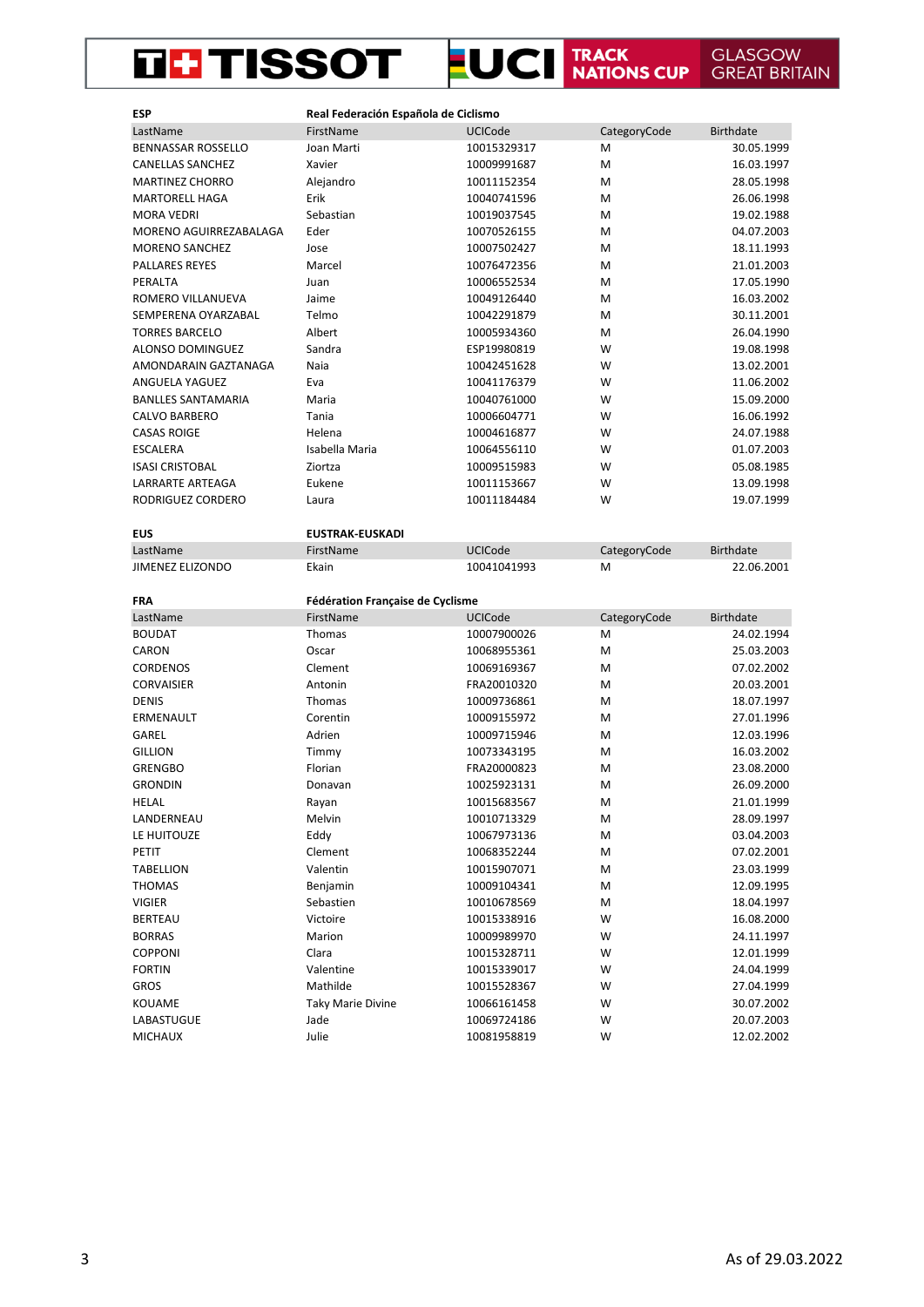## **EUCI TRACK GLASGOW GREAT BRITAIN THE TISSOT**

| <b>GBR</b>       | <b>British Cycling Federation</b> |                |              |                  |
|------------------|-----------------------------------|----------------|--------------|------------------|
| LastName         | FirstName                         | <b>UCICode</b> | CategoryCode | <b>Birthdate</b> |
| <b>BIGHAM</b>    | Daniel                            | 10011080010    | M            | 02.10.1991       |
| <b>BIRRELL</b>   | Ross                              | 10064635023    | M            | 17.10.2003       |
| CARLIN           | Jack                              | 10009967641    | M            | 23.04.1997       |
| CHARLTON         | Josh                              | 10094658341    | M            | 10.02.2003       |
| Emadi-Coffin     | Kian                              | GBR19920729    | M            | 29.07.1992       |
| <b>FIELDING</b>  | Alistair                          | 10014936364    | M            | 03.03.2000       |
| <b>GIDDINGS</b>  | Joshua                            | 10052763637    | M            | 20.07.2003       |
| LOWE             | Ed                                | 10096738686    | M            | 24.08.2003       |
| NILSSON-JULIEN   | Oscar                             | 10050527684    | M            | 10.01.2002       |
| <b>TANFIELD</b>  | Charlie                           | 10014741455    | M            | 17.11.1996       |
| <b>TARLING</b>   | <b>JOSHUA</b>                     | GBR20040215    | M            | 15.02.2004       |
| TRUMAN           | Joseph                            | 10017950943    | M            | 14.02.1997       |
| <b>VERNON</b>    | Ethan                             | 10023821362    | M            | 26.08.2000       |
| <b>WALLS</b>     | Matthew                           | 10010171038    | M            | 20.04.1998       |
| <b>WOOD</b>      | Oliver                            | 10008663700    | M            | 26.11.1995       |
| <b>ARCHIBALD</b> | Katie                             | 10008789695    | W            | 12.03.1994       |
| <b>BARKER</b>    | Megan                             | 10009968146    | W            | 15.08.1997       |
| <b>BARNWELL</b>  | Ella                              | 10023913110    | W            | 14.01.2001       |
| <b>BATE</b>      | Lauren                            | 10014178552    | W            | 24.10.1999       |
| <b>BELL</b>      | Lauren                            | 10064452743    | W            | 06.10.1999       |
| <b>Bridges</b>   | Emily                             | GBR20010104    | W            | 04.01.2001       |
| CAPEWELL         | Sophie                            | 10010171442    | W            | 04.09.1998       |
| <b>EVANS</b>     | Neah                              | 10010781532    | W            | 01.08.1990       |
| <b>KENNY</b>     | Laura                             | 10007189300    | W            | 24.04.1992       |
| <b>KNIGHT</b>    | Josie                             | 10009762224    | W            | 29.03.1997       |
| LEECH            | Madelaine                         | 10082684804    | W            | 04.05.2003       |
| LEWIS            | Sophie                            | 10086136283    | W            | 17.06.2002       |
| <b>MOIR</b>      | Iona                              | 10064562978    | W            | 05.10.2003       |
| RIDGE-DAVIS      | Blaine                            | 10011100420    | W            | 07.05.1999       |
| <b>ROBERTS</b>   | Jessica                           | 10015331438    | W            | 11.04.1999       |
| <b>SMITH</b>     | Abi                               | 10086136182    | W            | 01.04.2002       |
| <b>STEELE</b>    | Lusia                             | 10023846927    | W            | 21.06.2000       |
| <b>TANNER</b>    | Millicent                         | 10064452844    | W            | 10.01.1999       |
| <b>GDT</b>       | <b>GIANT DIJON TRACK TEAM</b>     |                |              |                  |
| LastName         | FirstName                         | <b>UCICode</b> | CategoryCode | <b>Birthdate</b> |
| <b>DEGUEURCE</b> | Joffrey                           | 10009769803    | M            | 24.08.1997       |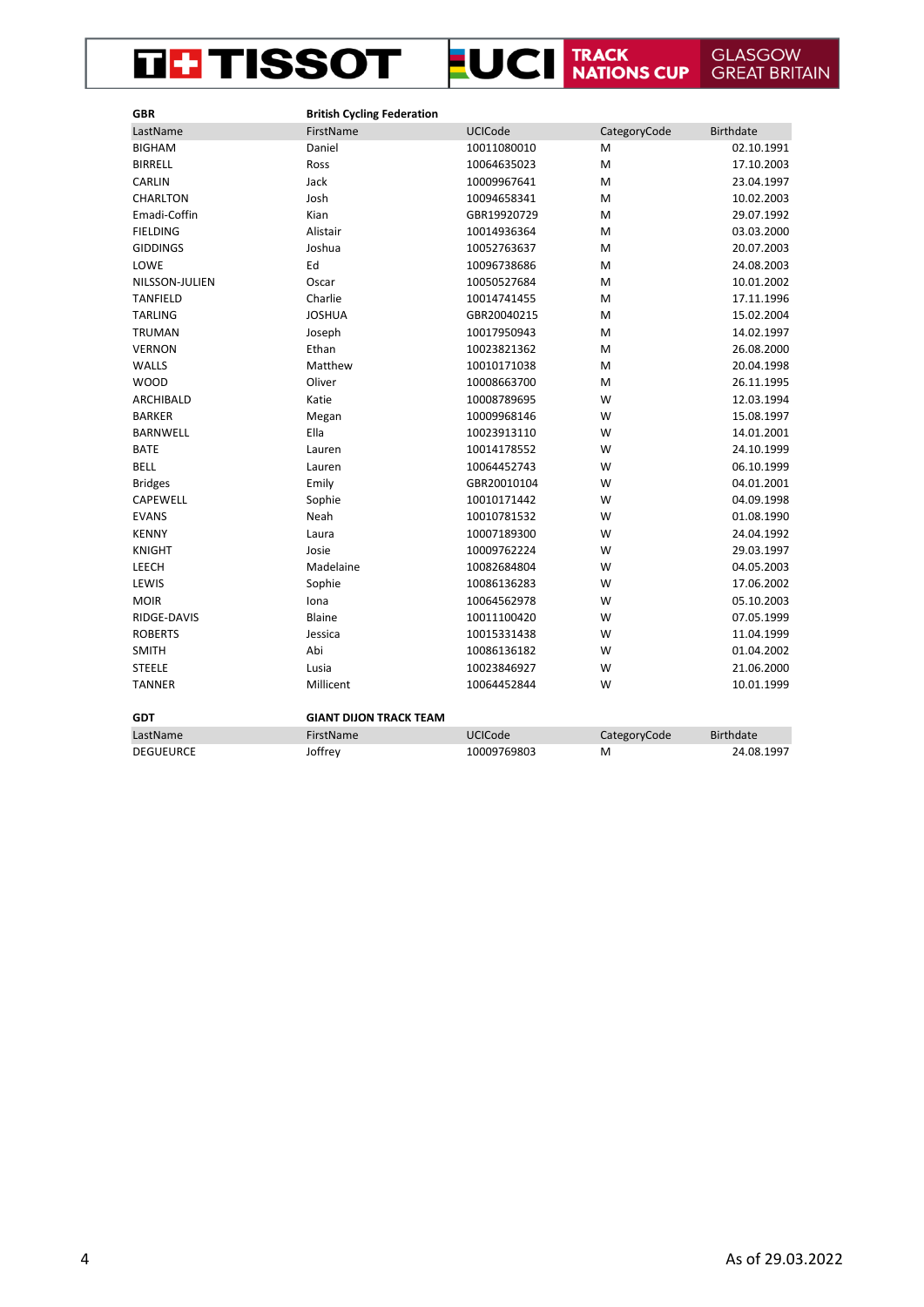## THE TISSOT LUCI TRACK GLASGOW GREAT BRITAIN

| <b>GER</b>           | Bund Deutscher Radfahrer Ev.        |                |              |                          |
|----------------------|-------------------------------------|----------------|--------------|--------------------------|
| LastName             | FirstName                           | UCICode        | CategoryCode | <b>Birthdate</b>         |
| <b>BOOS</b>          | Benjamin                            | 10036152890    | M            | 07.08.2003               |
| <b>BUCK-GRAMCKO</b>  | Tobias                              | 10036553624    | M            | 01.01.2001               |
| <b>DORNBACH</b>      | Maximilian                          | 10007779683    | M            | 24.12.1995               |
| <b>EILERS</b>        | Joachim                             | 10006379247    | M            | 02.04.1990               |
| <b>HEINRICH</b>      | Nicolas                             | 10036275758    | M            | 02.12.2001               |
| <b>HOHNE</b>         | Anton                               | 10050002066    | M            | 31.07.2000               |
| <b>JURCZYK</b>       | Marc                                | 10009178002    | M            | 21.01.1996               |
| <b>KEUP</b>          | Pierre-Pascal                       | 10036281923    | M            | 14.01.2001               |
| <b>KLUGE</b>         | Roger                               | 10003301620    | M            | 05.02.1986               |
| MALCHAREK            | Moritz                              | 10009975927    | M            | 29.07.1997               |
| <b>MASCHKE</b>       | Malte                               | 10051791213    | M            | 03.03.2003               |
| <b>REINHARDT</b>     | Theo                                | 10005967403    | M            | 17.09.1990               |
|                      |                                     |                | M            |                          |
| <b>ROHDE</b>         | Leon                                | 10045481664    |              | 10.05.1995               |
| <b>SCHIPPERT</b>     | Paul<br><b>Nik</b>                  | 10096523064    | M            | 19.06.2002               |
| <b>SCHROTER</b>      |                                     | 10010166792    | M            | 12.06.1998               |
| <b>TEUTENBERG</b>    | <b>Tim Torn</b>                     | 10050865568    | M            | 19.06.2002               |
| WEINSTEIN            | Domenic                             | 10007895780    | M            | 27.08.1994               |
| <b>BRAUßE</b>        | Franziska                           | 10010169220    | W            | 20.11.1998               |
| <b>Buch</b>          | Hannah                              | GER20020911    | W            | 11.09.2002               |
| <b>DOPJANS</b>       | Hanna                               | 10036352247    | W            | 17.07.2002               |
| <b>EBERLE</b>        | Lana                                | 10048395304    | W            | 28.11.2003               |
| <b>GRABOSCH</b>      | Pauline Sophie                      | 10010169624    | W            | 14.01.1998               |
| <b>HECHLER</b>       | Katharina                           | 10015335478    | W            | 10.03.2000               |
| <b>JAHRIG</b>        | Fabienne                            | 10054101227    | W            | 04.10.2003               |
| <b>KLEIN</b>         | Lisa                                | 10008965814    | W            | 15.07.1996               |
| <b>KROGER</b>        | Mieke                               | 10007520110    | W            | 18.07.1993               |
| Lantzsch             | Selma                               | GER20030416    | W            | 16.04.2003               |
| Leonhardt            | Paula                               | GER20020926    | W            | 26.09.2002               |
| <b>PROPSTER</b>      | Alessa-Catriona                     | 10036279596    | W            | 04.03.2001               |
| REIßNER              | Lena Charlotte                      | 10036438537    | W            | 14.11.2000               |
| SUßEMILCH            | Laura                               | 10009081204    | W            | 23.02.1997               |
| <b>TEUTENBERG</b>    | Lea Lin                             | 10016000536    | W            | 02.07.1999               |
|                      |                                     |                |              |                          |
| <b>GRE</b>           | <b>Hellenic Cycling Federation</b>  |                |              |                          |
| LastName             | FirstName                           | <b>UCICode</b> | CategoryCode | <b>Birthdate</b>         |
| <b>BRETAS</b>        | Sotirios                            | 10006063086    | M            | 12.03.1990               |
| KALOGEROPOULOS       | Ioannis                             | 10009073524    | M            | 11.01.1994               |
| <b>LIVANOS</b>       | Konstantinos                        | 10081023272    | M            | 23.10.2001               |
| <b>VOLIKAKIS</b>     | Christos                            | 10004633247    | M            | 25.03.1988               |
| MILAKI               | Argiro                              | 10008928226    | W            | 03.07.1992               |
|                      |                                     |                |              |                          |
| <b>GUA</b>           | Federación Guatemalteca de Ciclismo |                |              |                          |
| LastName             | FirstName                           | <b>UCICode</b> | CategoryCode | <b>Birthdate</b>         |
| RODRIGUEZ HACOHEN    | Joanne                              | 10015279605    | W            | 14.08.1997               |
|                      |                                     |                |              |                          |
| <b>HUN</b>           | <b>Hungarian Cycling Federation</b> |                |              |                          |
| LastName             | FirstName                           | <b>UCICode</b> | CategoryCode | <b>Birthdate</b>         |
| <b>CSENGOI</b>       | <b>Balint</b>                       | 10074984418    | M            | 08.11.2001               |
| <b>FILUTAS</b>       | Viktor                              | 10009520532    | M            | 28.09.1996               |
| LOVASSY              | Patrik Romeo                        | 10061956813    | M            | 03.11.2001               |
| LOVASSY              | Krisztian                           | 10004610413    | M            | 23.06.1988               |
| Szabo                | Norbert                             | HUN19930810    | M            | 10.08.1993               |
| SZALONTAY            | Sandor                              | 10007073506    | М            | 03.07.1990               |
| <b>BORISSZA</b>      | Johanna Kitti                       | 10010663415    | W            | 19.10.1997               |
| LASZLO               | Tamara                              | 10014673858    | W            | 06.08.1999               |
|                      |                                     |                |              |                          |
| <b>IND</b>           | <b>Cycling Federation of India</b>  |                |              |                          |
|                      |                                     |                |              |                          |
| LastName             | FirstName                           | UCICode        | CategoryCode | <b>Birthdate</b>         |
| <b>ELKATHCHOONGO</b> | David                               | 10095274996    | M            | 20.09.2003               |
| ESOW                 | Esow                                | 10050873046    | M            | 10.03.2001               |
| KEITHELLAKPAM        | Jemsh Singh                         | 10050626405    | M            | 01.03.2001               |
| LAITONJAM            | Ronaldo                             | 10050626809    | M<br>M       | 22.06.2002<br>04.02.2002 |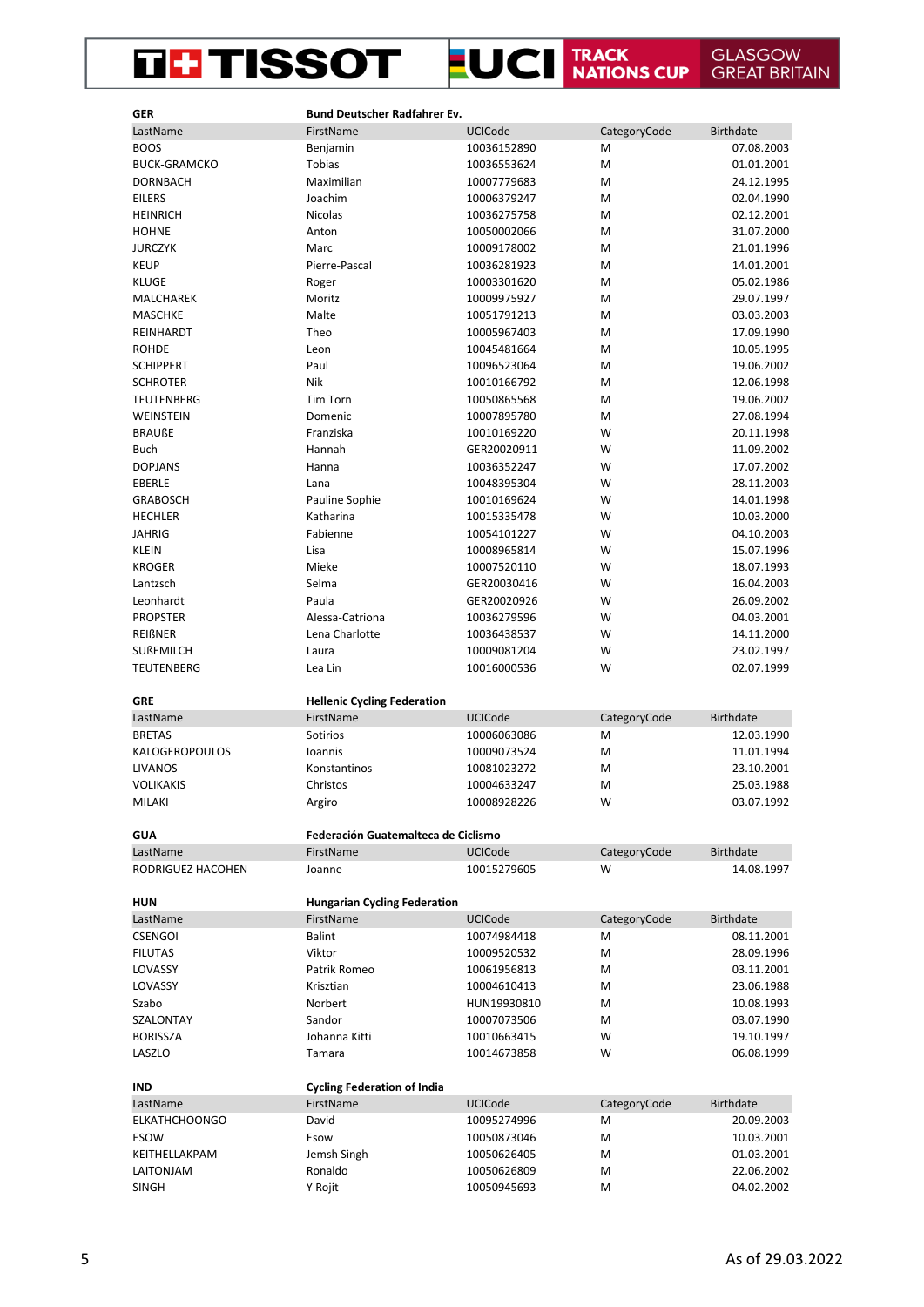#### **LUCI** TRACK NATIONS CUP **THE TISSOT GLASGOW GREAT BRITAIN**

| <b>IRL</b>         | <b>Cycling Ireland</b>                 |                |              |                  |
|--------------------|----------------------------------------|----------------|--------------|------------------|
| LastName           | FirstName                              | <b>UCICode</b> | CategoryCode | <b>Birthdate</b> |
| <b>MURPHY</b>      | Jack Bernard                           | 10011040705    | M            | 22.10.1999       |
| <b>ROWLEY</b>      | Conor                                  | 10010664829    | M            | 07.04.1998       |
| <b>GRIFFIN</b>     | Mia                                    | 10062151116    | W            | 30.12.1998       |
| <b>KAY</b>         | Emily                                  | 10008678551    | W            | 07.09.1995       |
| <b>MURPHY</b>      | Kelly                                  | 10015835030    | W            | 03.11.1989       |
| <b>SHARPE</b>      | Alice                                  | 10016236063    | W            | 03.05.1994       |
|                    |                                        |                |              |                  |
| <b>ISR</b>         | <b>Israel Cycling Federation</b>       |                |              |                  |
| LastName           | FirstName                              | <b>UCICode</b> | CategoryCode | <b>Birthdate</b> |
| <b>EINHORN</b>     | Itamar                                 | 10011044442    | M            | 20.09.1997       |
| <b>LOGIONOV</b>    | Vladislav                              | 10096427074    | M            | 21.01.1995       |
| <b>TENE</b>        | Rotem                                  | 10059718032    | M            | 30.03.2001       |
| <b>YOGEV</b>       | Alon                                   | 10015327600    | M            | 07.05.1999       |
|                    |                                        |                |              |                  |
| <b>ITA</b>         | <b>Federazione Ciclistica Italiana</b> |                |              |                  |
| LastName           | FirstName                              | <b>UCICode</b> | CategoryCode | <b>Birthdate</b> |
| <b>BERTAZZO</b>    | Liam                                   | 10006903754    | M            | 17.02.1992       |
| <b>BIANCHI</b>     | Matteo                                 | 10028995102    | M            | 21.10.2001       |
| <b>BONETTO</b>     | Samuele                                | 10062407861    | M            | 23.01.2003       |
| <b>BOSCARO</b>     | Davide                                 |                | M            | 13.07.2000       |
|                    |                                        | 10030125049    | M            |                  |
| CONSONNI           | Simone                                 | 10007890730    |              | 12.09.1994       |
| <b>DONEGA</b>      | Matteo                                 | 10010185889    | M            | 01.04.1998       |
| <b>GALLI</b>       | Niccolo <sup>'</sup>                   | 10030382606    | M            | 09.04.2002       |
| <b>GANNA</b>       | Filippo                                | 10009164056    | M            | 25.07.1996       |
| LAMON              | Francesco                              | 10008680672    | M            | 05.02.1994       |
| <b>MILAN</b>       | Jonathan                               | 10030115147    | M            | 01.10.2000       |
| <b>MORO</b>        | Manlio                                 | 10030333193    | M            | 17.03.2002       |
| <b>MORO</b>        | Stefano                                | 10010715046    | M            | 22.06.1997       |
| <b>NAPOLITANO</b>  | Daniele                                | 10030732109    | M            | 06.01.2003       |
| PINAZZI            | Mattia                                 | 10029209512    | M            | 04.04.2001       |
| PLEBANI            | Davide                                 | 10009184668    | M            | 24.07.1996       |
| SCARTEZZINI        | Michele                                | 10006891630    | M            | 10.01.1992       |
| <b>VIVIANI</b>     | Elia                                   | 10005502914    | M            | 07.02.1989       |
| <b>ALZINI</b>      | Martina                                | 10010713228    | W            | 10.02.1997       |
| <b>BALSAMO</b>     | Elisa                                  | 10010182657    | W            | 27.02.1998       |
| <b>BARBIERI</b>    | Rachele                                | 10010714743    | W            | 21.02.1997       |
| <b>BISSOLATI</b>   | Elena                                  | 10010713935    | W            | 10.01.1997       |
| <b>BUSSI</b>       | Vittoria                               | 10009387358    | W            | 19.03.1987       |
| CONFALONIERI       | Maria Giulia                           | 10007278822    | W            | 30.03.1993       |
| <b>CONSONNI</b>    | Chiara                                 | 10015660026    | W            | 24.06.1999       |
| <b>FIDANZA</b>     | Martina                                | 10015662349    | W            | 05.11.1999       |
| <b>GASPARRINI</b>  | Eleonora Camilla                       | 10031546808    | W            | 25.03.2002       |
| <b>GUAZZINI</b>    | Vittoria                               | 10015339118    | W            | 26.12.2000       |
| <b>PATERNOSTER</b> | Letizia                                | 10015336387    | W            | 22.07.1999       |
| <b>VECE</b>        | Miriam                                 | 10010714137    | W            | 16.03.1997       |
| ZANARDI            | Silvia                                 | 10030159607    | W            | 03.03.2000       |
|                    |                                        |                |              |                  |
| <b>JAM</b>         | Jamaica Cycling Federation             |                |              |                  |
| LastName           | FirstName                              | UCICode        | CategoryCode | <b>Birthdate</b> |
| <b>REID</b>        | Malik                                  | 10057795513    | М            | 14.03.2002       |
| PALMER             | Dahlia                                 | 10045952924    | W            | 24.09.1992       |
|                    |                                        |                |              |                  |
| <b>JPN</b>         | Japan Cycling Federation               |                |              |                  |
| LastName           | FirstName                              | UCICode        | CategoryCode | <b>Birthdate</b> |
| <b>HASHIMOTO</b>   | Eiya                                   | 10007832227    | М            | 15.12.1993       |
| <b>IMAMURA</b>     | Shunsuke                               | 10010799013    | M            | 14.02.1998       |
| KOJIMA             | Naoki                                  | 10021323715    | M            | 01.11.2000       |
| <b>KUBOKI</b>      | Kazushige                              | 10005932138    | M            | 06.06.1989       |
| SHINZAN            | Kyohei                                 | 10007827880    | M            | 02.11.1993       |
| KAJIHARA           | Yumi                                   | 10009668658    | W            | 10.04.1997       |
|                    |                                        |                |              |                  |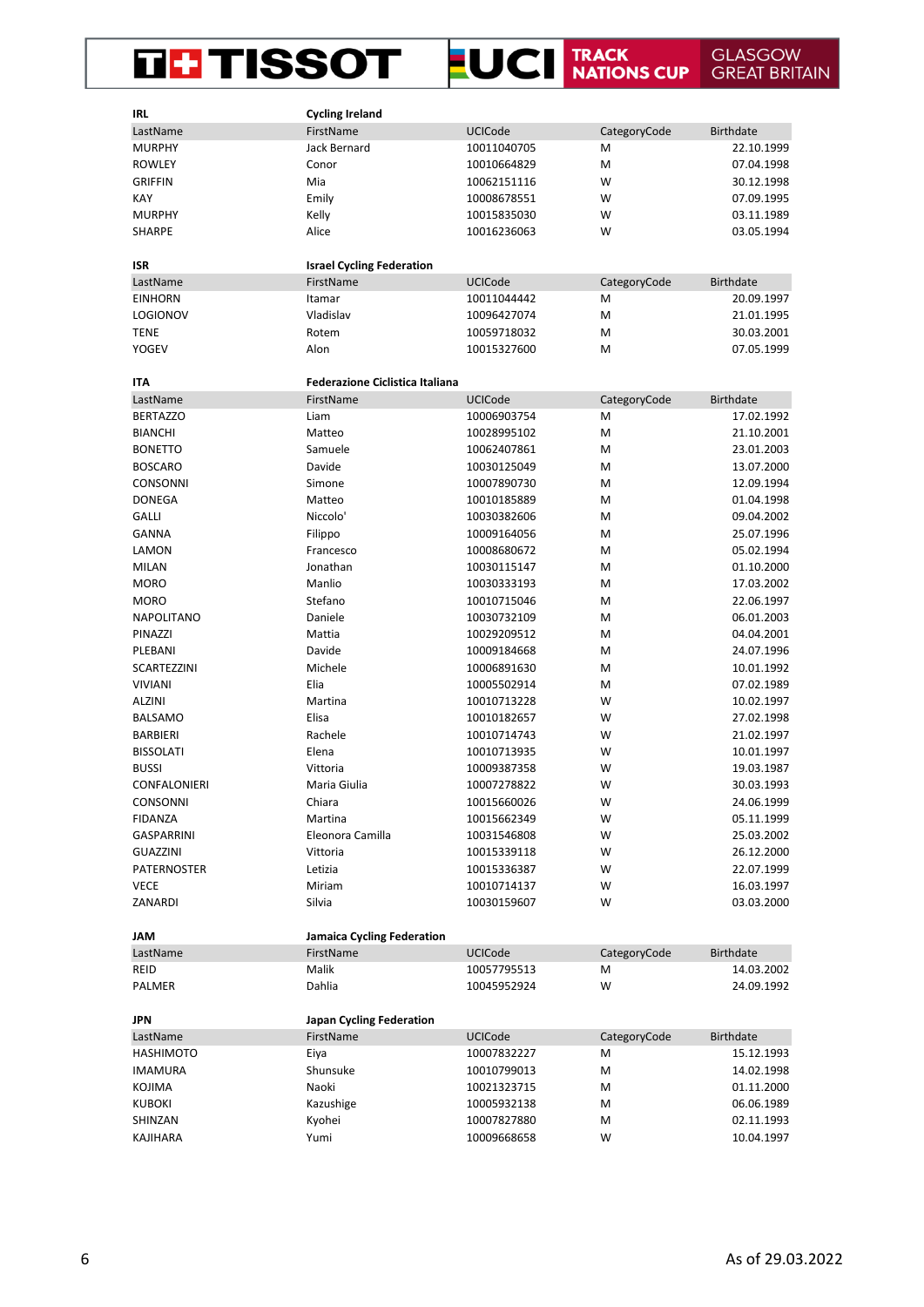# THISSOT LUCI TRACK GLASGOW GREAT BRITAIN

| <b>KAZ</b>         | <b>Kazakhstan Cycling Federation</b>         |                |              |                  |
|--------------------|----------------------------------------------|----------------|--------------|------------------|
| LastName           | FirstName                                    | <b>UCICode</b> | CategoryCode | <b>Birthdate</b> |
| ZAKHAROV           | Artyom                                       | 10006895569    | Μ            | 27.10.1991       |
| SULTANOVA          | Rinata                                       | 10010114252    | W            | 17.03.1998       |
|                    |                                              |                |              |                  |
| LAO                | <b>Laos Cycling Federation</b>               |                |              |                  |
| LastName           | FirstName                                    | <b>UCICode</b> | CategoryCode | <b>Birthdate</b> |
| CAUCHOIS-ONE       | Fanny Malissa                                | 10069708729    | W            | 11.01.2001       |
|                    |                                              |                |              |                  |
| MAS                | <b>Malaysian National Cycling Federation</b> |                |              |                  |
| LastName           | FirstName                                    | <b>UCICode</b> | CategoryCode | <b>Birthdate</b> |
| MOHD ZONIS         | Muhammad Fadhil                              | 10010645732    | Μ            | 03.12.1997       |
| SAHROM             | <b>Muhammad Shah Firdaus</b>                 | 10009150215    | M            | 26.11.1995       |
| SAHROM             | Muhammad Ridwan                              | 10049101683    | Μ            | 06.03.2001       |
| AZIZAN             | Nurul Aliana Syafika                         | 10056177128    | W            | 21.07.2003       |
| Mohd Asri          | Nurul Izzah Izzati                           | MAS20031109    | W            |                  |
| <b>MOHD ASRI</b>   | Nurul Izzah Izzati                           | 10053232065    | w            | 11.09.2003       |
| <b>ROSIDI</b>      | Anis Amira                                   | 10010798003    | W            | 20.01.1998       |
| <b>NED</b>         | Koninklijke Nederlandsche Wielren Unie       |                |              |                  |
| LastName           | FirstName                                    | UCICode        | CategoryCode | <b>Birthdate</b> |
| <b>HEIJNEN</b>     | Philip                                       | 10022783058    | M            | 25.05.2000       |
| <b>HOOGLAND</b>    | Jeffrey                                      | 10007379761    | M            | 16.03.1993       |
| Kool               | Daan                                         | NED20011205    | Μ            | 05.12.2001       |
| LAVREYSEN          | Harrie                                       | 10009535686    | М            | 14.03.1997       |
| <b>LIGTLEE</b>     | Sam                                          | 10009972994    | M            | 12.12.1997       |
| van den Berg       | Roy                                          | NED19880809    | M            | 09.08.1988       |
| VAN LOON           | Tijmen                                       | 10023438921    | M            | 20.03.2001       |
| VAN SCHIP          | Jan Willem                                   | 10008881948    | М            | 20.08.1994       |
| DE ZOETE           | Mylene                                       | 10015509977    | w            | 03.01.1999       |
| HENGEVELD          | Daniek                                       | 10023161560    | W            | 17.11.2002       |
| LAMBERINK          | Kyra                                         | 10009125458    | W            | 15.04.1996       |
| RAAIJMAKERS        | Marit                                        | 10015510078    | W            | 02.06.1999       |
| VAN DER DUIN       | Maike                                        | 10022697475    | W            | 12.09.2001       |
| VAN DER HULST      | Amber                                        | 10015509775    | w            | 21.09.1999       |
| VAN DER PEET       | Steffie                                      | 10014699726    | W            | 10.09.1999       |
| VAN DER WOUW       | Hetty                                        | 10010644015    | W            | 29.05.1998       |
| <b>VAN HAAFTEN</b> | Kirstie                                      | 10015510381    | W            | 21.01.1999       |
|                    |                                              |                |              |                  |
| <b>NGR</b>         | <b>Cycling Federation of Nigeria</b>         |                |              |                  |
| LastName           | FirstName                                    | UCICode        | CategoryCode | Birthdate        |
| AYUBA              | Grace                                        | 10076778716    | W            | 03.11.2002       |
| COXSON             | TREASURE                                     | NGR20011211    | W            | 11.12.2001       |
| SAMUEL             | Mary                                         | 10083748972    | W            | 29.08.2001       |
| UKPESERAYE         | Ese                                          | 10096621579    | W            | 21.03.1999       |
| YEKEEN             | Tawakalt                                     | 10083749376    | W            | 01.08.2001       |
|                    |                                              |                |              |                  |
| <b>NOR</b>         | Norges Cykleforbund                          |                |              |                  |
| LastName           | FirstName                                    | UCICode        | CategoryCode | <b>Birthdate</b> |
| STENBERG           | Anita Yvonne                                 | 10008956114    | w            | 28.08.1992       |
|                    |                                              |                |              |                  |
| <b>NZL</b>         | <b>Cycling New Zealand</b>                   |                |              |                  |
| LastName           | FirstName                                    | <b>UCICode</b> | CategoryCode | <b>Birthdate</b> |
| SEXTON             | Thomas                                       | 10010750715    | М            | 19.11.1998       |
| STEWART            | Campbell                                     | 10010750917    | М            | 12.05.1998       |
| DRUMMOND           | Michaela                                     | 10010747277    | W            | 05.04.1998       |
| <b>WOLLASTON</b>   | Ally                                         | 10022056265    | W            | 04.01.2001       |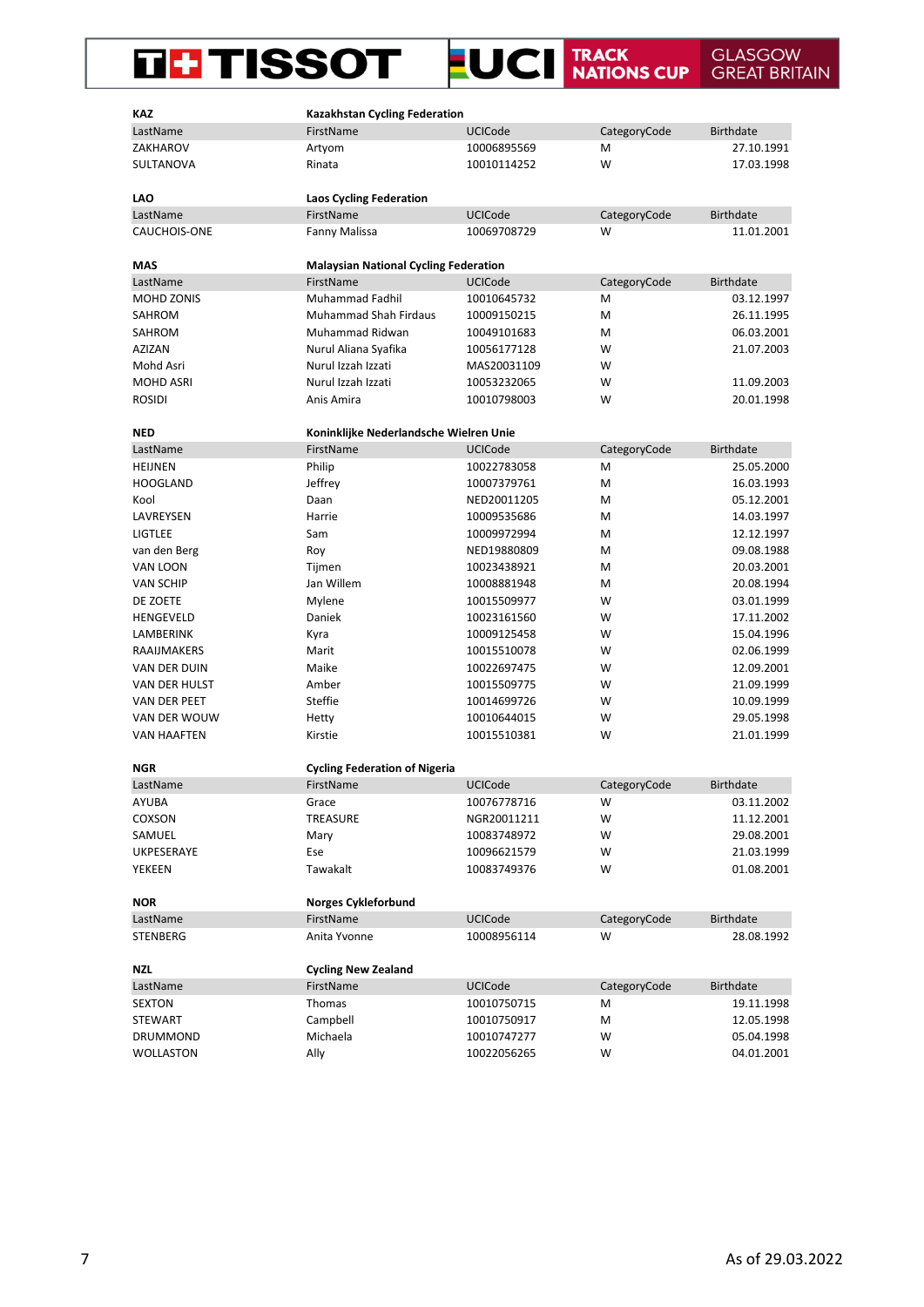#### **LUCI** TRACK NATIONS CUP **THE TISSOT GLASGOW<br>GREAT BRITAIN**

| <b>POL</b>            | Union Cycliste de Pologne        |                |              |                  |
|-----------------------|----------------------------------|----------------|--------------|------------------|
| LastName              | FirstName                        | UCICode        | CategoryCode | <b>Birthdate</b> |
| BANASZEK              | Alan                             | 10010994932    | M            | 30.10.1997       |
| <b>BIELECKI</b>       | Maciej                           | 10005641037    | M            | 19.05.1987       |
| <b>KRAWCZYK</b>       | Szymon                           | 10010807093    | M            | 08.08.1998       |
| RAJKOWSKI             | Patryk                           | 10009176281    | M            | 22.02.1996       |
| <b>ROCHNA</b>         | Daniel                           | 10015915559    | M            | 30.08.1999       |
| <b>RUDYK</b>          | Bartosz                          | 10010184172    | M            | 18.09.1998       |
| <b>RUDYK</b>          | Mateusz                          | 10009079382    | M            | 20.07.1995       |
| <b>SAJNOK</b>         | Szymon                           | 10009640063    | M            | 24.08.1997       |
| SARNECKI              | Rafal                            | 10005953154    | M            | 08.01.1990       |
| STANISZEWSKI          | Daniel                           | 10009726050    | M            | 05.05.1997       |
| KARASIEWICZ           | Karolina                         | 10006902643    | W            | 23.07.1992       |
| <b>KARWACKA</b>       | Marlena                          | 10010098589    | W            | 20.02.1997       |
| LORKOWSKA             | Patrycja                         | 10009882967    | W            | 04.12.1998       |
| LOS                   | Urszula                          | 10007793326    | W            | 18.02.1994       |
| PETRI                 | Paulina                          | 10053771225    | W            | 03.02.2000       |
| <b>PIKULIK</b>        | Daria                            | 10009988556    | W            | 06.01.1997       |
| <b>PIKULIK</b>        | Wiktoria                         | 10010201148    | W            | 15.06.1998       |
| PLOSAJ                | Nikol                            | 10009232966    | W            | 22.05.1996       |
| SIBIAK                | Nikola                           | 10016111983    | W            | 21.06.2000       |
| WIELOWSKA             | Nikola                           | 10053580659    | W            | 04.12.2002       |
|                       |                                  |                |              |                  |
| <b>POR</b>            | Federação Portuguesa de Ciclismo |                |              |                  |
| LastName              | FirstName                        | <b>UCICode</b> | CategoryCode | <b>Birthdate</b> |
| <b>ALVES OLIVEIRA</b> | Ivo Manuel                       | 10009190328    | M            | 05.09.1996       |
| <b>CAIXAS</b>         | Rodrigo                          | 10044372632    | M            | 06.11.2000       |
| <b>LEITAO</b>         | luri                             | 10010800831    | M            | 03.07.1998       |
| <b>MATIAS</b>         | Joao                             | 10007815756    | M            | 26.05.1991       |
| <b>MARTINS</b>        | Maria                            | 10015577574    | W            | 09.07.1999       |
|                       |                                  |                |              |                  |
| <b>RKD</b>            | <b>TEAM RAKUTEN K DREAMS</b>     |                |              |                  |
| LastName              | FirstName                        | <b>UCICode</b> | CategoryCode | <b>Birthdate</b> |
| <b>MATSUI</b>         | Koyu                             | 10090680735    | M            | 24.09.1992       |
| <b>FURUYAMA</b>       | Kie                              | 10010800124    | W            | 21.07.1997       |
| <b>UCHINO</b>         | Tsuyaka                          | 10082954077    | W            | 13.01.2002       |
|                       |                                  |                |              |                  |
| <b>RSA</b>            | <b>Cycling South Africa</b>      |                |              |                  |
| LastName              | FirstName                        | <b>UCICode</b> | CategoryCode | <b>Birthdate</b> |
| <b>GEARY</b>          | Dillon                           | 10092819684    | M            | 17.05.2002       |
| SPARROW               | Mitchell                         | 10010743439    | M            | 24.06.1997       |
| <b>SPIES</b>          | Jean                             | 10007351671    | M            | 27.11.1989       |
| VAN WYK               | Joshua                           | 10010702215    | Μ            | 14.10.1998       |
| <b>WITBOOI</b>        | <b>BURTON</b>                    | RSA19880604    | M            | 04.06.1988       |
| <b>JONKER</b>         | Kerry                            | 10046251095    | W            | 21.05.1996       |
|                       |                                  |                |              |                  |
| <b>SDP</b>            | SPELLMAN DUBLIN PORT TRACK TEAM  |                |              |                  |
| LastName              | FirstName                        | <b>UCICode</b> | CategoryCode | <b>Birthdate</b> |
| <b>GORDON</b>         | Kyle                             | 10018524657    | м            | 27.07.1988       |
| PERRETT               | William                          | 10013692037    | M            | 23.08.1996       |
| OLSEN                 | Amalie Winther                   | 10008688150    | W            | 12.01.1994       |
|                       |                                  |                |              |                  |
| <b>SLO</b>            | Fédération Slovène de Cyclisme   |                |              |                  |
| LastName              | FirstName                        | UCICode        | CategoryCode | <b>Birthdate</b> |
| ZALAR                 | Eduard                           | 10103764520    | M            | 10.09.1975       |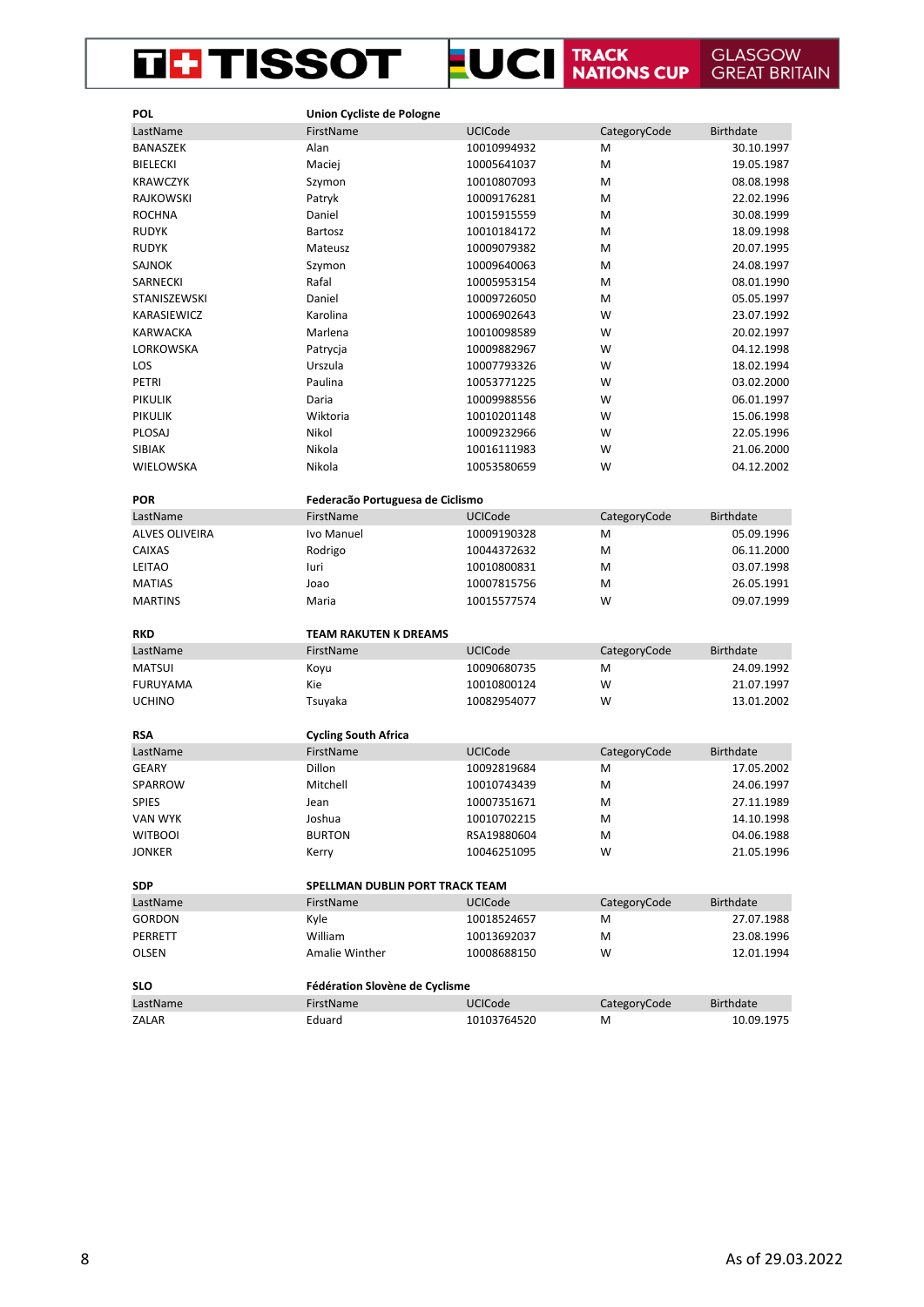## **EUCI TRACK GLASGOW GREAT BRITAIN THE TISSOT**

| SUI               | <b>Swiss Cycling</b>                          |                |              |                  |
|-------------------|-----------------------------------------------|----------------|--------------|------------------|
| LastName          | FirstName                                     | UCICode        | CategoryCode | <b>Birthdate</b> |
| <b>BIELER</b>     | Dominik                                       | 10034799035    | Μ            | 24.09.2001       |
| <b>BOGLI</b>      | Noah                                          | 10075807504    | M            | 01.08.1996       |
| <b>CLEMENCIO</b>  | Raphael                                       | 10106944100    | M            | 10.04.1994       |
| DE LISI           | Nicolo                                        | 10034795904    | M            | 07.01.2001       |
| THIEBAUD          | Valere                                        | 10014936566    | M            | 26.01.1999       |
| VITZTHUM          | Simon                                         | 10008132826    | M            | 19.01.1995       |
| <b>VOGEL</b>      | Alex                                          | 10015327495    | M            | 30.07.1999       |
| <b>ANDRES</b>     | Michelle                                      | 10009445154    | W            | 26.05.1997       |
| <b>BURI</b>       | Fabienne                                      | 10015529478    | W            | 17.03.1999       |
| METTRAUX          | Lena                                          | 10009998357    | W            | 08.09.1998       |
| <b>SCHNEIDER</b>  | Cybele                                        | 10115741087    | W            | 13.02.1996       |
| <b>SEITZ</b>      | Aline                                         | 10009548319    | W            | 17.02.1997       |
|                   |                                               |                |              |                  |
| <b>SUR</b>        | <b>Surinaamse Wielren Unie</b>                |                |              |                  |
| LastName          | FirstName                                     | <b>UCICode</b> | CategoryCode | <b>Birthdate</b> |
| <b>TJON EN FA</b> | Jair                                          | 10117936018    | М            | 19.10.1993       |
|                   |                                               |                |              |                  |
| <b>TIN</b>        | <b>TEAM INSPIRED</b>                          |                |              |                  |
| LastName          | FirstName                                     | UCICode        | CategoryCode | <b>Birthdate</b> |
| <b>BUNTING</b>    | James                                         | 10023923517    | M            | 20.01.2001       |
| <b>NORRIS</b>     | Hayden                                        | 10083501624    | M            | 21.08.2002       |
| <b>OWENS</b>      | Ryan                                          | 10009316024    | M            | 29.09.1995       |
| <b>TIDBALL</b>    | William                                       | 10023824190    | M            | 22.04.2000       |
| <b>TURNBULL</b>   | Hamish                                        | 10015483305    | M            | 13.07.1999       |
|                   |                                               |                |              |                  |
| тто               | <b>Trinidad And Tobago Cycling Federation</b> |                |              |                  |
| LastName          | FirstName                                     | <b>UCICode</b> | CategoryCode | <b>Birthdate</b> |
| <b>BROWNE</b>     | Kwesi                                         | 10009010876    | M            | 31.01.1994       |
| CAMPBELL          | Akil                                          | 10009033714    | M            | 01.02.1996       |
| PAUL              | Nicholas                                      | 10010821241    | M            | 23.09.1998       |
|                   |                                               |                |              |                  |
| <b>USA</b>        | <b>USA Cycling</b>                            |                |              |                  |
| LastName          | FirstName                                     | <b>UCICode</b> | CategoryCode | <b>Birthdate</b> |
| <b>HOOVER</b>     | Gavin                                         | 10009730191    | M            | 12.07.1997       |
| LANGE             | Colby                                         | 10051468887    | M            | 30.03.1999       |
| Sheffield         | magnus                                        | USA20020419    | M            | 19.04.2002       |
| <b>GULICK</b>     | Colleen                                       | 10004742876    | W            | 27.04.1991       |
| <b>JASTRAB</b>    | Megan                                         | 10064643410    | W            | 29.01.2002       |
| Powless           | Shayna                                        | USA19940108    | W            | 08.01.1994       |
| <b>TA PEREZ</b>   | ZOE                                           | USA20020327    | W            | 27.03.2002       |
| <b>WILLIAMS</b>   | Lily                                          | 10045969492    | W            | 24.06.1994       |
|                   |                                               |                |              |                  |
| <b>UZB</b>        | <b>Uzbekistan Cycling Federation</b>          |                |              |                  |
| LastName          | FirstName                                     | <b>UCICode</b> | CategoryCode | <b>Birthdate</b> |
| <b>BOCHAROV</b>   | Dmitriy                                       | 10064384035    | Μ            | 06.06.2002       |
| <b>EMINOV</b>     | Edem                                          | 10096876207    | M            | 27.06.2002       |
| <b>EVDOKIMOV</b>  | Danil                                         | 10045957873    | M            | 16.05.2000       |
| <b>FOMOVSKIY</b>  | Aleksey                                       | 10045958075    | M            | 29.10.2000       |
| <b>ISMATOV</b>    | Botirjon                                      | 10064384742    | M            | 26.02.2002       |
| ZABIROV           | Damir                                         | 10064387469    | M            | 03.03.2001       |
| Karimova          | Sofiya                                        | UZB20040217    | W            | 17.02.2004       |
| KOZIEVA           | Nafosat                                       | 10015504523    | W            | 31.07.1998       |
| KUSKOVA           | Yanina                                        | 10064779715    | W            | 05.12.2001       |
| Kuskova           | Anna                                          | UZB20040525    | W            | 25.05.2004       |
| MISYURINA         | Margarita                                     | 10064777994    | W            | 16.04.2003       |
|                   |                                               |                |              |                  |